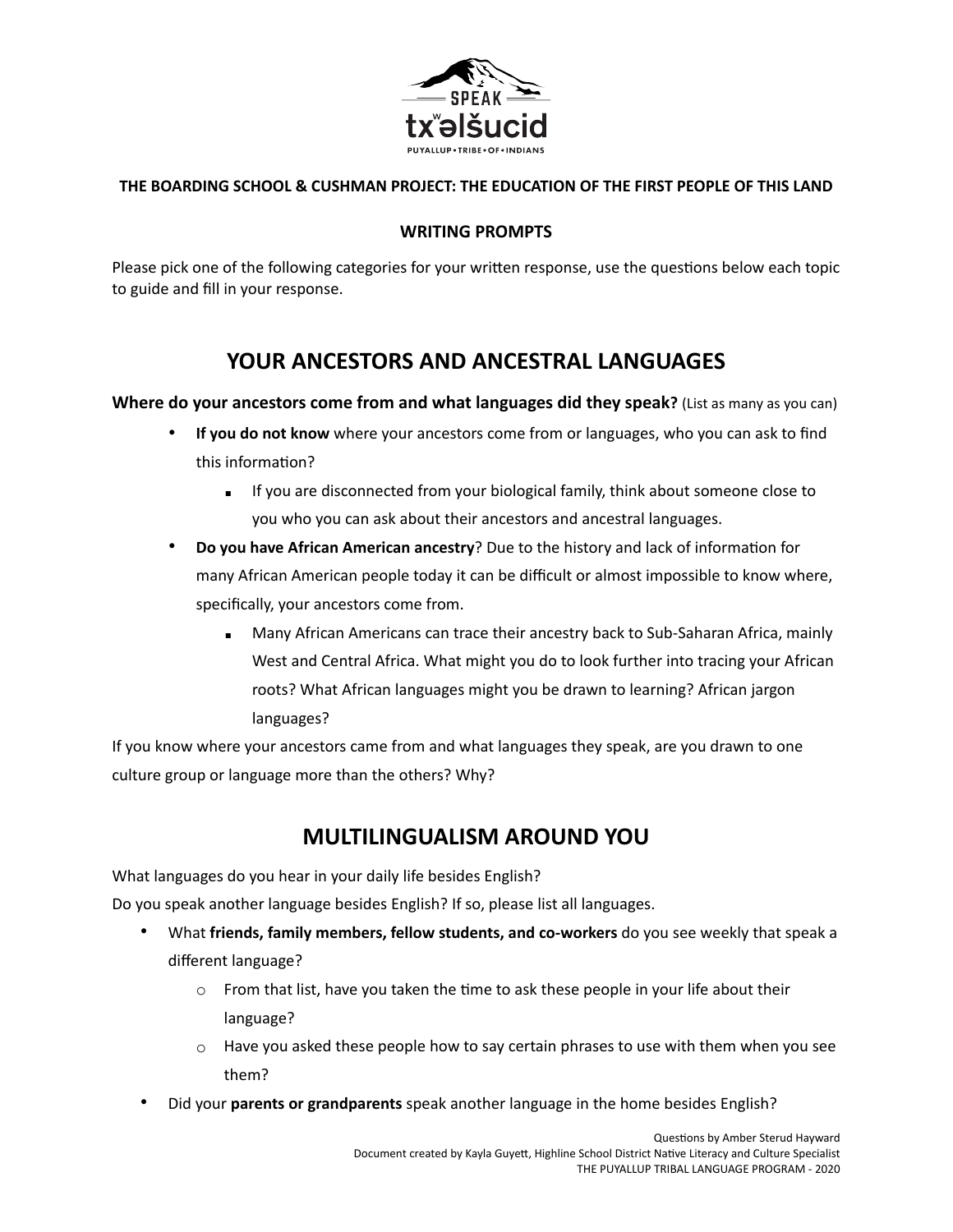

### **THE BOARDING SCHOOL & CUSHMAN PROJECT: THE EDUCATION OF THE FIRST PEOPLE OF THIS LAND**

### **WRITING PROMPTS**

- $\circ$  If your parents spoke another language in your home, do you speak it? Or did the English language take over as your dominant language?
- $\circ$  If you don't speak your parent's first language, how does that make you feel? Have you thought about the implications of not passing your ancestral language forward?
- $\circ$  Do you feel that your ancestral language is important to pass on to your children and future generations?
- If you **do not speak your ancestral languages**, what are some resources that can assist you in learning them? (This could be your relatives, online resources, language apps, etc.)
	- o If you don't feel connected to your ancestral language or don't know what your ancestral language is, would you be open to learning someone's ancestral language that you are close to (spouse, friend, co-worker)?

## **CULTURE**

- How would you describe the American culture?
	- $\circ$  This includes traditions, foods, beliefs, values, ceremonies, etc.
- If your ancestry includes another culture besides American, please describe your culture.
	- $\circ$  This includes traditions, foods, beliefs, values, ceremonies, etc.
- What is ethnocentrism?

# **MULTILINGUALISM ACROSS THE WORLD**

There are more multilingual speakers in the world than there are monolingual speakers. We are going to dive into what the United States looks like compared to the world around us. This section is going to challenge you to think outside the parameters of the US boarders and shift your thinking to be more open to other cultures and languages.

In the continent of North America, there are three predominant languages used: English, Spanish and French. English is the predominant language in the United States, United Kingdom, Canada, Australia, New Zealand and Ireland. There are approximately 379 million English monolingual speakers, and 1.132 billion bilingual English speakers in the world.